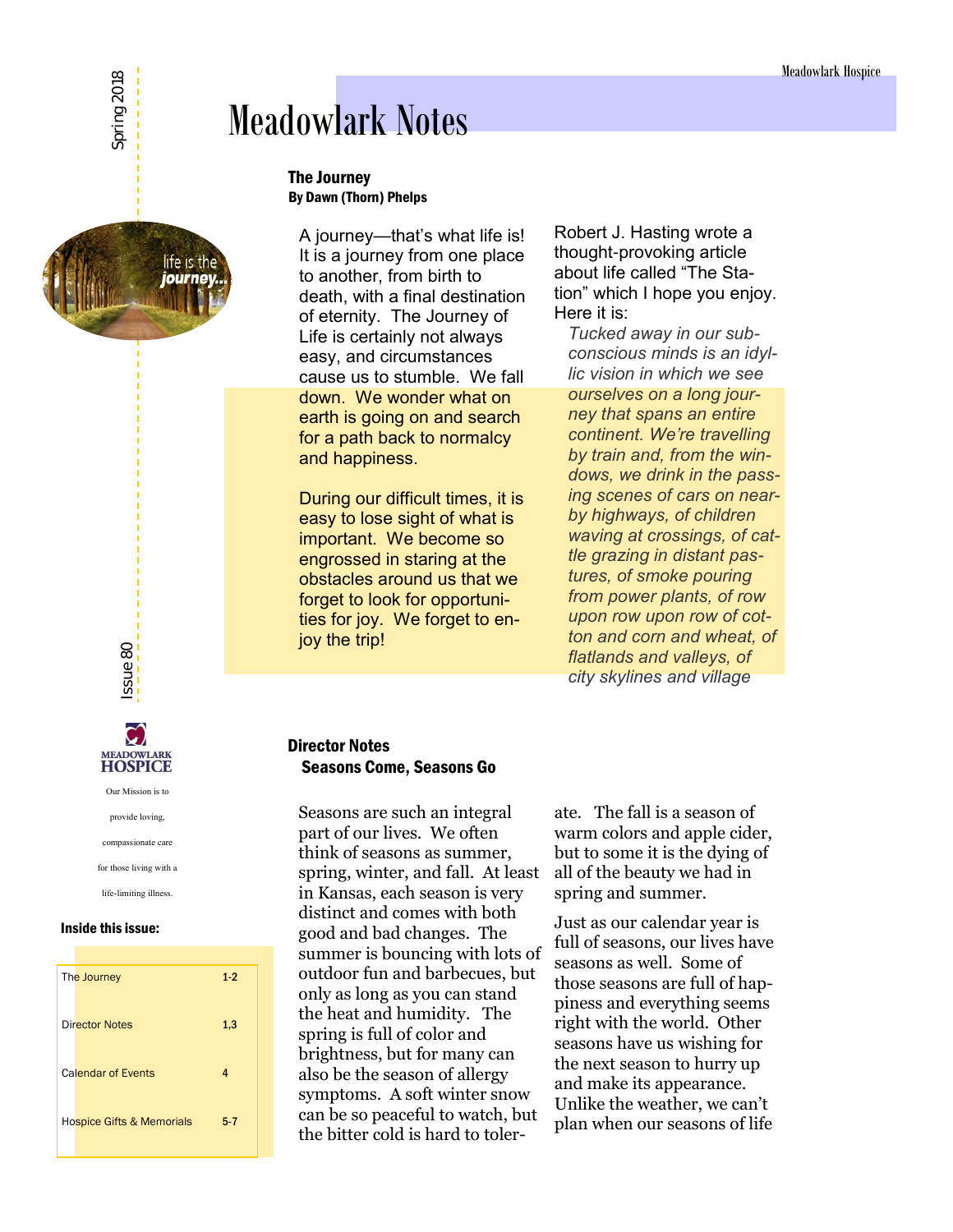### The Journey……(continued from pg 1)

### *halls.*

Page 2

*But uppermost in our conscious minds is our final destination–for at a certain hour and on a given day, our train will finally pull into the station with bells ringing, flags waving, and bands playing. And once that day comes, so many wonderful dreams will come true. So restlessly, we pace the aisles and count the miles, peering ahead, waiting, waiting, waiting for the station.*



*From that day on, we will all live happily ever after.*

*Sooner or later, however, we must realize there is no station in this life, no one earthly place to arrive at once and for all. The journey is the joy. The station is an illusion–it constantly outdistances us. Yesterday's a memory, tomorrow's a dream. Yesterday belongs to history, tomorrow belongs to God. Yesterday's a fading sunset, tomorrow's a faint sunrise. Only today is there light enough to love and live. So, gently close the door on yesterday and throw the key away. It isn't the burdens of* 

|  | ently close the door on yesterday and throw the key away. It isn't the burdens of         |
|--|-------------------------------------------------------------------------------------------|
|  | today that drive men mad, but rather regret over yesterday and the fear of                |
|  | tomorrow. Regret and fear are twin thieves who would rob us of today.                     |
|  | hat's <mark>Felish the moment" is a good motto, especially when coupled with Psalm</mark> |

*118:24, "This is the day which the Lord hath made; we will rejoice and be glad in it."*

**journey from one** So stop pacing the aisles and counting the miles. Instead, swim more riv*ers, climb more mountains, kiss more babies, count more stars. Laugh more and cry less. Go barefoot more often. Eat more ice cream. Ride more merry-go-rounds. Watch more sunsets. Life must be lived as we go along. The station will come soon enough.* place to another, from birth to death, with a final

destination of During this spring season, search for ways to find joy—when the geese return to raise their little ones; when flowers and trees decorate our world with their fragrant, showy blossoms; when baby birds are hatched and baby calves frolic in the fields. eternity."

Life flies by at a rapid rate, so don't let your days slip away. Heaven will be waiting, but in the meantime, don't waste a single minute. Search for joy. Make your life matter, and pass along kindness to others along the way.



Meadowlark Notes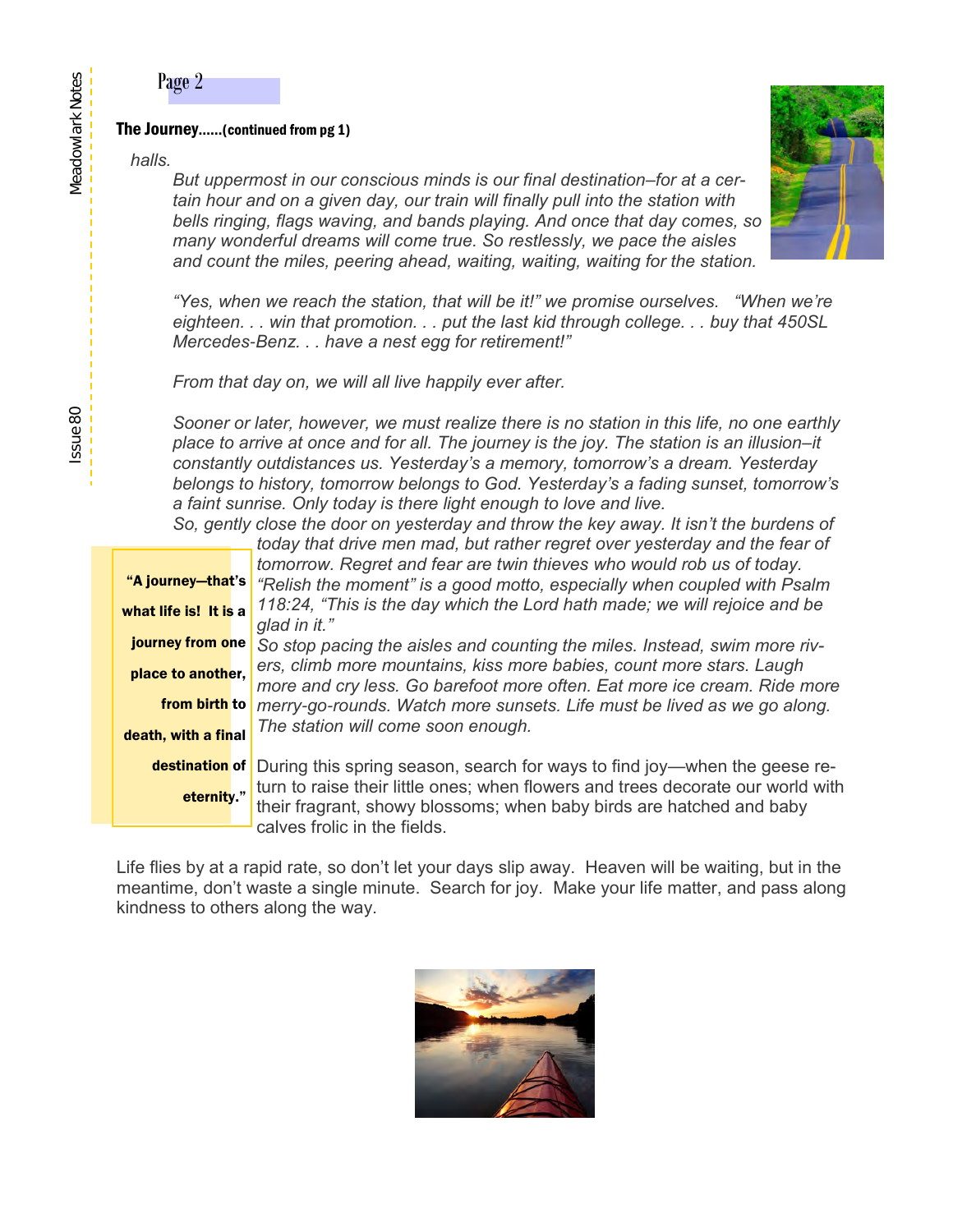### Director Notes……(continued from pg 1)

will come and go.

The seasons of life can change quickly. Receiving either good or bad news can change the season you are in. The seasons that are joyous make it easy for us to reach out to others to share our good news. The seasons that are burdensome tend to lead us to withdraw from others so as to not have to discuss the difficult time we are facing. The seasons of life can also seem to last forever when it involves facing life after the death of a loved one.

Those burdensome seasons are the ones that make us really dig in to our inner self and find meaning. It gives us an opportunity to shine differently than we do during seasons that are going smoothly. It is similar to the winter season where we tend to hibernate and find warmth from within. Facing those tough seasons and searching for some beauty in it gives us strength to face burdensome seasons ahead. Our experiences in tough seasons also give us an opportunity to shine in our happy seasons. We can use our experiences to help others who are facing hard times.

When you find yourself in a tough season, please remember to reach out to friends and loved ones for support. Tough journeys are easier when we lean on one another. If you feel you don't have a support system, please know that you can call our office at any time for guidance on where to find support for the season you are facing.



"The sun shines different ways in winter and summer. We shine different ways in the seasons of our lives. " ~Terri Guillemets

# Volunteers Make a Difference!

Even when you're dying, there can be a lot of living to do. Hospice volunteers help make more special moments possible for the patients and families they serve every day. Across the U.S., more than 355,000 hospice volunteers give 16 million hours of service every year.

Right here in our community, 61 trained volunteers are working with Meadowlark Hospice, giving selflessly to help people live as fully as possible, even at the end of life. Our communities are better, more compassionate places because of their service.

April 15-22 is National Volunteer Week and every single volunteer deserves our appreciation and grateful acknowledgement. Meadowlark Hospice is very thankful for the volunteers willing to give their time to the patients and families we have in our care.

There are opportunities available for you to join our program and begin a journey that will change your life. Volunteering for hospice is an opportunity to grow in ways that you never thought possible. Many volunteers for Meadowlark Hospice have said the families they served blessed their lives more than they ever could have imagined. We encourage you to learn more about volunteering for hospice by contacting Meadowlark Hospice at 785-632-2225.

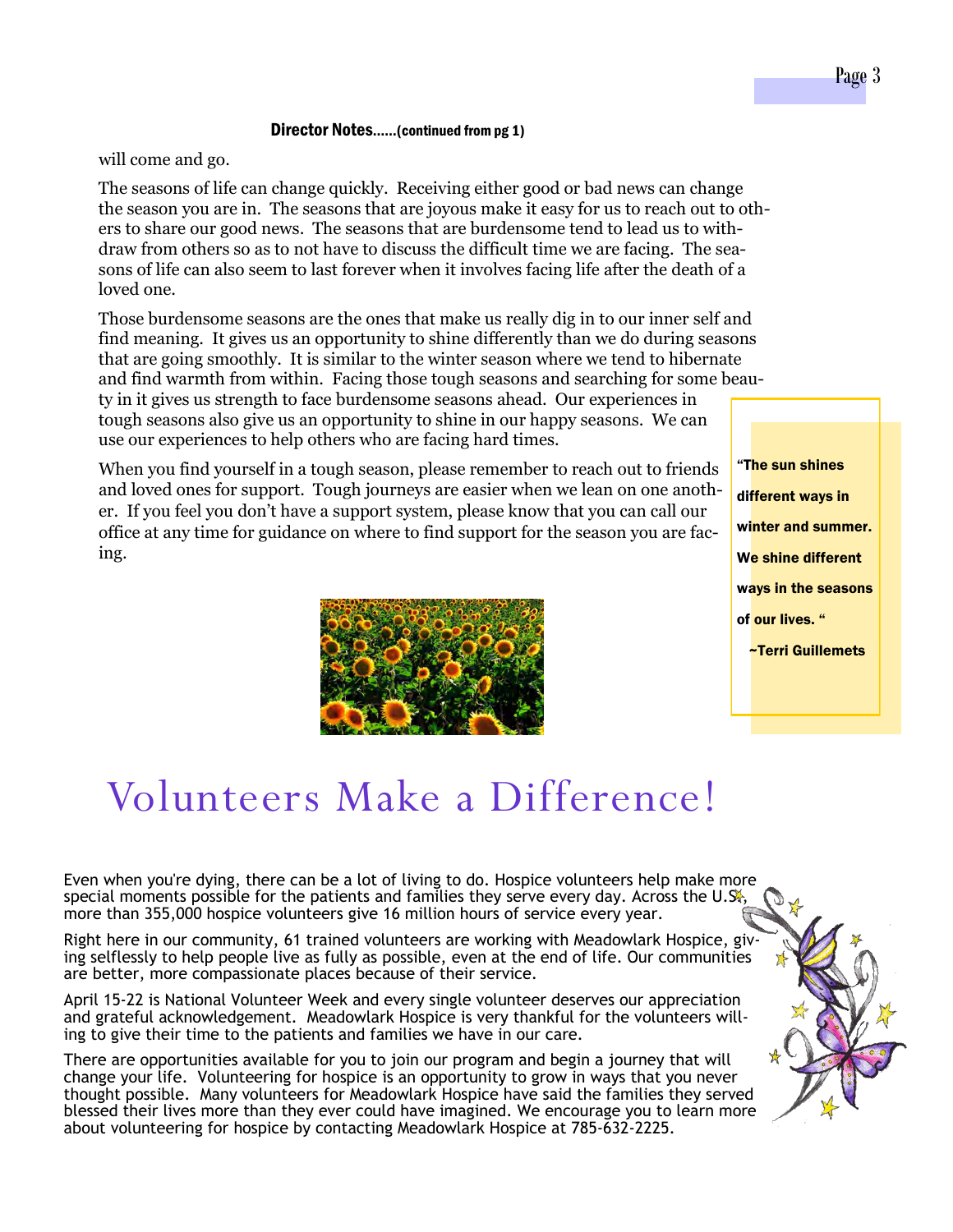### Page 4

### Calendar of Events

| Apr 4         | 11:30 am    | Volunteer Appreciation Luncheon in Washington at First National Bank, 101 C Street                                               |
|---------------|-------------|----------------------------------------------------------------------------------------------------------------------------------|
| Apr 9         | 6:30 pm     | Concordia Bereavement Support Group (community-sponsored) - Episcopal Parish Hall,<br>117 W 8th - Call Judy Lambert 785-243-4454 |
| Apr 10        | 4:30 pm     | Clay Center Bereavement Support Group - Meadowlark Hospice office                                                                |
| Apr 12        | 7:00 pm     | The Grief Support Group (community-sponsored) - 214 W 2nd, Washington - Call Terri<br>Clark 785-325-3200                         |
| Apr 19        | 5:30 pm     | Belleville Bereavement Support Group - Library, 1327 19th Street                                                                 |
| Apr 26        | 4:30 pm     | Marysville Bereavement Support Group - South Plaza of CMH - use N door                                                           |
| May 8         | 4:30 pm     | Clay Center Bereavement Support Group - Meadowlark Hospice office                                                                |
| May 10        | 7:00 pm     | The Grief Support Group (community-sponsored) - 214 W 2nd, Washington - Call Terri<br>Clark 785-325-3200                         |
| May 14        | $1:00$ pm   | <b>Concordia Volunteer Continuing Education</b>                                                                                  |
| May 14        | $3:00$ pm   | Belleville and Republic Volunteer Continuing Education at Belleville                                                             |
| May 14        | 6:30 pm     | Concordia Bereavement Support Group (community-sponsored) - Episcopal Parish Hall,<br>117 W 8th - Call Judy Lambert 785-243-4454 |
| <b>May 15</b> | $9:30$ am   | <b>Washington Volunteer Continuing Education</b>                                                                                 |
| <b>May 15</b> | <b>Noon</b> | Marysville Volunteer Continuing Education                                                                                        |
| <b>May 15</b> | $2:00$ pm   | <b>Frankfort Volunteer Continuing Education</b>                                                                                  |
| May 17        | 5:30 pm     | Belleville Bereavement Support Group - Library, 1327 19th Street                                                                 |
| <b>May 21</b> | 11:00 am    | <b>Clay Center Volunteer Continuing Education</b>                                                                                |
| May 24        | 4:30 pm     | Marysville Bereavement Support Group - South Plaza of CMH - use N door                                                           |
| <b>Jun 11</b> | $1:00$ pm   | <b>Concordia Volunteer Continuing Education</b>                                                                                  |
| <b>Jun 11</b> | 3:00 pm     | Belleville and Republic Volunteer Continuing Education at Republic                                                               |
| <b>Jun 11</b> | 6:30 pm     | Concordia Bereavement Support Group (community-sponsored) - Episcopal Parish Hall,<br>117 W 8th - Call Judy Lambert 785-243-4454 |
| <b>Jun 12</b> | 4:30 pm     | Clay Center Bereavement Support Group - Group will eat together - Meadowlark Hospice<br>office                                   |
| <b>Jun 14</b> | 7:00 pm     | The Grief Support Group (community-sponsored) - 214 W 2nd, Washington - Call Terri<br>Clark 785-325-3200                         |
| <b>Jun 18</b> | 11:00 am    | <b>Clay Center Volunteer Continuing Education</b>                                                                                |
| <b>Jun 19</b> | $9:30$ am   | <b>Washington Volunteer Continuing Education</b>                                                                                 |
| <b>Jun 19</b> | <b>Noon</b> | <b>Marysville Volunteer Continuing Education</b>                                                                                 |
| <b>Jun 19</b> | $2:00$ pm   | <b>Frankfort Volunteer Continuing Education</b>                                                                                  |
| <b>Jun 21</b> | 5:30 pm     | Belleville Bereavement Support Group - Group will eat together, Place TBA                                                        |
| <b>Jun 28</b> | 4:30 pm     | Marysville Bereavement Support Group - South Plaza of CMH - use N door                                                           |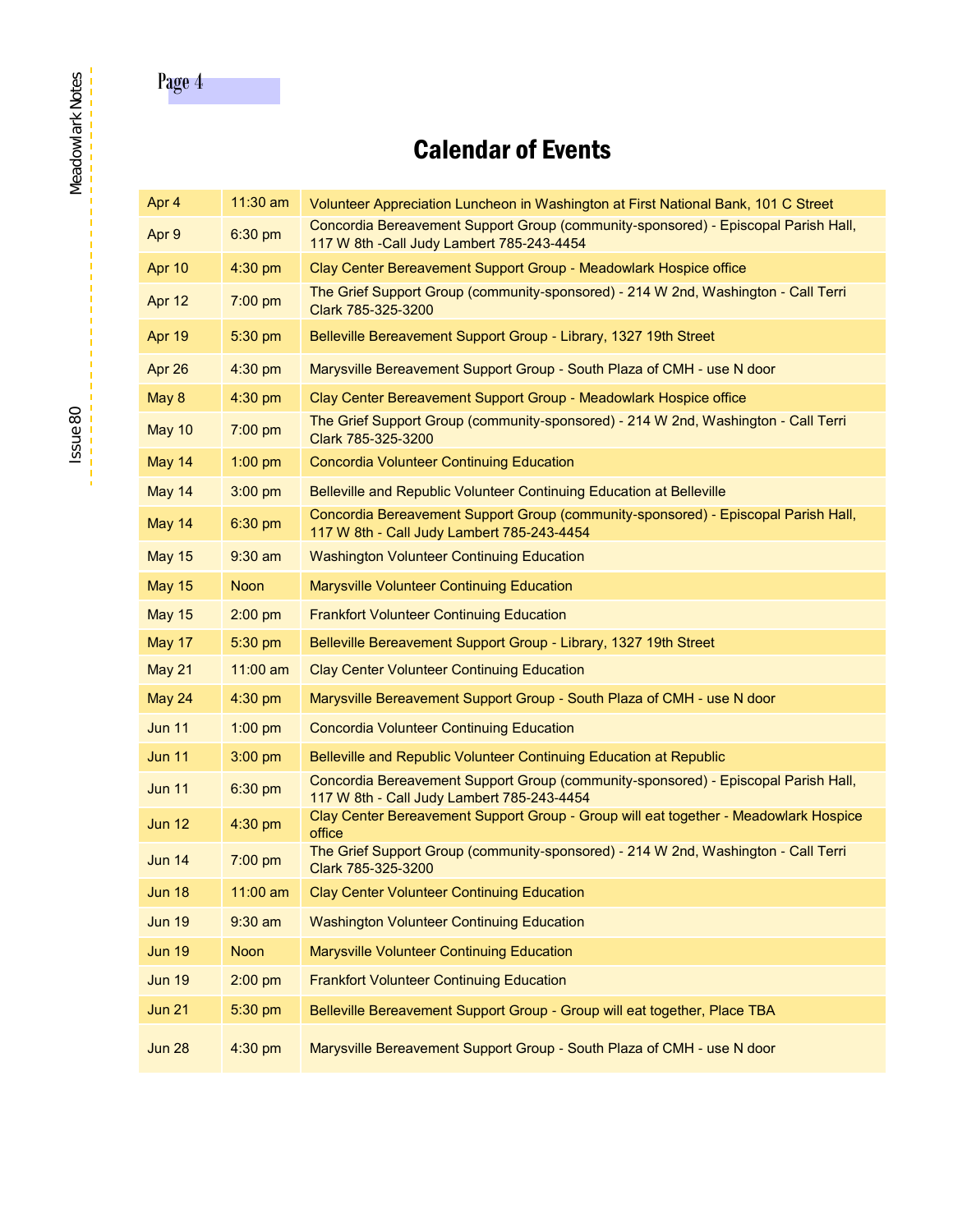### Hospice Gifts & Memorials

*Your memorial gifts honor your loved ones and help others!* 

#### HOSPICE GIFTS

Dennis Cashier Citizens State Bank Employees Deb Dwerlkotte Donna Ferris First United Methodist Church Laura Friedrichs Sherri Gaydusek M. Renee Hoffman Ashley Jacobson Denise Kruse Theresa Leonard Jerri Mayer Charles Nieman Our Savior's Lutheran Church Potter's Jewelry Janet Pralle Dorothy Richardson Julie Roever Trisha Roudybush Frank Shoemaker St. Augustine Parish-Washington Mary J. Strunk Dolores Wassenberg

#### MEMORIALS

ARNOLD BEIER The Family of Arnold Beier JULIA BLETSCHER Larry & Vicki Baer Bob & Yvonne Bartley Carl Bloom Duane & Jeanette Campbell Stephen & Tammy Ford Friends & Neighbors Fritz Oil Co Brian & Krista Habluetzel Danny & Gail Habluetzel Sue Hornbaker Betty R. Jones Anita Kirkman Kevin Larson

#### ...JULIA BLETSCHER

E. Wayne & Deborah S. Lowe Janice Machen Mr. & Mrs. Charles E. Meyer Gene & Patricia Miller Betty Peters Frederick & Beth Ratcliffe Judy Ricketts Linda Toomire United Church Women of Crawfordsville, IA MERTON BLETSCHER Eldon & Lennis Beichter NOEL CARLSON Jerry & Cindy Habluetzel Randy & Jeanette Kidwell Lois F. Nash MARCIA CHOPP Paul Chopp DOROTHEA CLAEYS The Family of Dorothea Claeys JOY CLAYCAMP Kim Foust DAVID COASH JoAnne Balthazor Eldon & Candace Boling Maxine Caron Harold & Carole Chartier John & Cindy Chavey Donna Coash Linda Coash Mary DeLude Joyce Dockins John & Marylu Fellows Friends & Neighbors Jeff & Jennifer Koch Timothy Ohlde & Debra Carlson Ohlde Jack Ransopher Barbara Shunn Lois Tobyne Clifford & Carolyn Williams Clyde & Rita Wollenberg

#### DICK COLE

Bob & Yvonne Bartley Margaret Gonser Dale & Deanna Hammond Bryan & Lisa McChesney Jack & Eleanor McChesney Lois F. Nash Wilson Family Funeral Home BERNARD CYRE Ernest & Evelyn Charbonneau Carol Cyre Friends & Neighbors Shirley Ham Jodie Kenny Public Utilities Petty Cash Fund Gary & Sharon Wachsnicht ROBERT DOUGLAS JoAnne Balthazor Cloud Ceramics Mari Detrixhe KAREN FOGO Rickey & Barbara Fogo Delvin Hanson OCCK, Inc. Phyllis Oyler Marvin & Pamela Wagner JACK FOSTER Dail & Kathy Smith FRED FRIEDRICHS Christopher & Debra Caudill Delmo Fragel Nelda Friedrichs Fred & Lisa Lehmkuhl MARIESTHER HOLBERT Arnold & Donna Barleen Larry & Jan Blochlinger John Paul Breault Marcia Burhenn Card & Coffee Concordia Optimist Club No. 37-035 Reva Kay Dougherty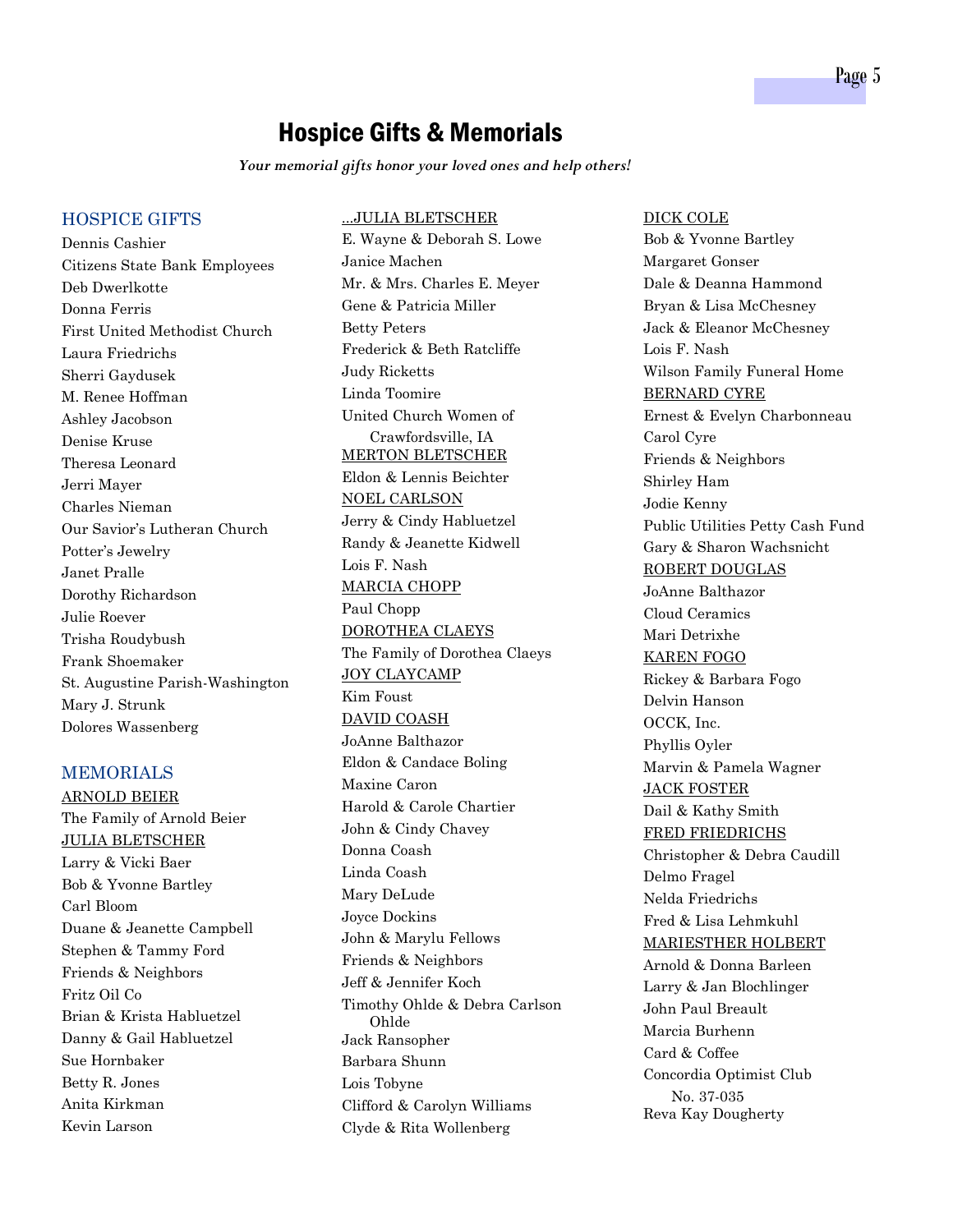Page 6

### Hospice Gifts & Memorials

*Your memorial gifts honor your loved ones and help others!* 

#### ...MARIESTHER HOLBERT

Gale & Irma Kay Ethridge Friends & Neighbors Burton & Mona Gillan Delton & Marilyn Hatesohl Jeffrey & Renda Hatesohl Susan Haver Susan Holste Dennis & Peggy Jackson Charles Johnson Darlene Lewis Robert McCollom Larry & Deanna Metro Everett & Marlene Miller Lynn & Patty Mosher Donna Peterson Joleen Tammen Mike & Connie Tholstrup Lowell & Mary Lisa Thoman Troy Willoughby ELMA HOUGH Elma Hough Memorial Flint Hills Mechanical Inc. Pamela Staatz DARLENE ILES Blackhawks Cycle Club Randall & Sherry Brown William & Doris Burnett Community Memorial Healthcare Darlene Iles Memorial Lennis & Janice Holle Dale & Patricia Leikam Gary & Joleen O'Neal Robert & Joanne Reed Steven & June Stoecklein Harlan & Beverly Sump AUDREY JAMES Doug & Patti Adams David & Catherine Affolter Avery Auto Parts, Inc.- Lawrence & Stephanie Avery Jay & Brenda Bohnenblust Bolton & McNish LLC

...AUDREY JAMES James & Christine Brinkman Karen Bryan Compassion Christian Church Swails Life Group Christopher & Kathryn Cox Friends & Neighbors Reva Grater Arlan & Arlene Habluetzel Ted Hayes, Jr. Cynthia James Irene Jensen Letha Lloyd Leslie McCuiston Terri McCuiston Susan Meng Kyle & Julie Murphy Lillian Priest Rose Anne Reed Jerry & Carolyn Rothfuss Ken & Bev Shivers Brenda Smiley Stacy & Judy Stettler Lee & Karen Yarrow BETTY LANG Sara Vinson MICHAEL LARSON Jim & Sue Brenner Jerry & Beverly Hedke Harvey & Nancy Larson Mike Larson Memorial Angie Motley Harland & Sandra Pecenka ARLO PLEGGE Roger & Alice Helms Laurie Parks James & Patricia Schramm The Family of Arlo Plegge JO RAY Richard & Mary Boman Barbara Love Donaldson Mary Ann Fowles Charlene Griffiths

...JO RAY

Clarence & Barbara Guldner Dan & Dee Hilton Hutchinson Mayrath Arnie & Kathy Knoettgen Deanna Laffery Bob & Jerrie Loader Gary Matteson Mark & Susan Meier Harold Mugler Scott & Kris Rickley Todd & Koralee Slagle Linda Stirrett Diane Wendelken Clifford & Carolyn Williams Clyde & Rita Wollenberg Carol Worley RODNEY RUTHSTROM Ken & Debbie Anderson Lee & Deanna Barleen Don & Karen Breault Gary & Clione Case Patsy Charest Jerome Flohr Fraternal Order of Eagles #3650 Friends & Neighbors Phil & Jean Frigon Clarence & Barbara Guldner Randy & Cathy Hafner Merle & Jolene Hammond Keith & Cheryl Herrick Judy Hileman Dan & Dee Hilton Neill & JoAnn Hundley Gary & Shirley Johnson Doyle & Dixie Jones Reta Knitter Bob & Liz Larman Kevin Larson Bob & Jerrie Loader Gary & Christine Matteson Randy & Zita Milligan Bruce Holladay & Rose Pritchard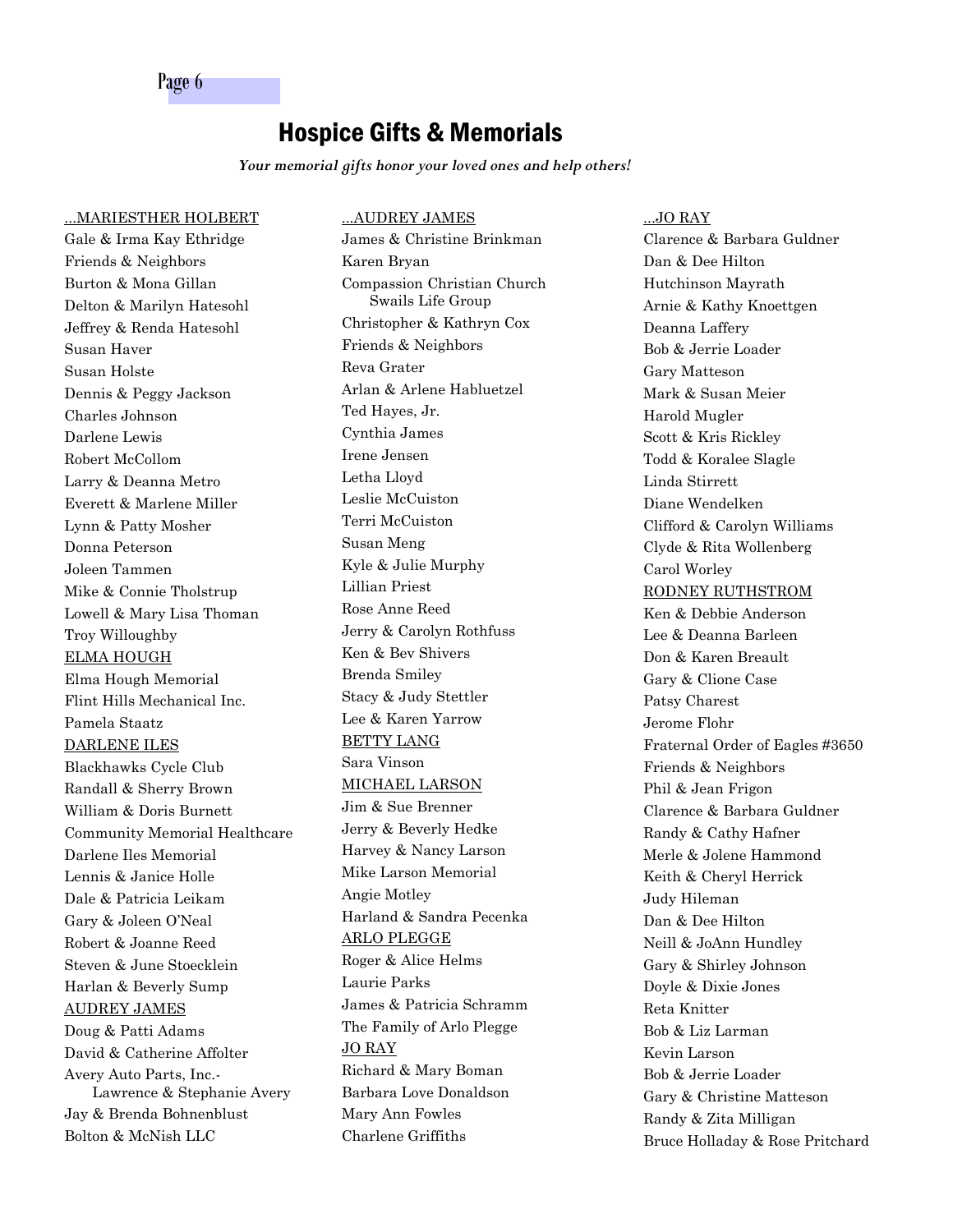### Hospice Gifts & Memorials

...MYRON SIMNITT

*Your memorial gifts honor your loved ones and help others!* 

...RODNEY RUTHSTROM Jerry & Betty Siebold Dail & Kathy Smith Marion Stuart Rodney & Tammy Taylor Ervin & Kristin Underwood Gary & Nola Unruh Lynn & Patricia Wait Benny & Deb Wallace Larry & Helen Wallace Diana Walquist Jeanine Anderson & Gail Westgate Clyde & Rita Wollenberg Steve & Carol Worley LEONA SHADLE Carl & Elsie Affolter David & Catherine Affolter Bob & Beverly Caley CCCHS Class of 1949 Marlene Chartier Friends & Neighbors Karen Gilbert Stanley & Sandra Johnson Deanne Laffery Kevin Larson Larry & Connie Needham Noel & Joy Deane Pfizenmaier Dave & Lynda Reed Patricia Simmons Leora Simnitt Dixie Sortor Judy Weisner MYRON SIMNITT William Alexander Dorothy Debenham Friends & Neighbors Karen Langvardt Ray & Diane Lykins Phil & Brenda Pfizenmaier Glenn & Yevonne Rahorst Carroll & Jane Roth Mary Roth Gaylord & Janelle Sanneman

Tom & Janet Whitehair BURTON STUDT City of Glasco James & Carolyn Dwyer Friends & Neighbors Marjorie Garst Francis & Nancy Gronewoller Kathryn Henderson Jimmie & Carolyn Henning Marvin & Avis Henning Cy & Donna Johnson Milford & Diana Mills Angela Nebel Randall & Robyn Nelson Ray Palmer Steven Plush Annette Ravens Louise Reiff Etoys Rice Stan & Leann Schmidt The Nicol Home, Inc. Judy Wells Paul & Marolyn Willden John & Brenda Wisbey BERYL THOMAS John & Judy Blackburn Leslie & Delores Cady Randy & Amy Erickson Jean Farlee Paul & Beverly Freeman Dwight & Linda Garman Norman Hoard Al & Judy Hudson Larry & Shirley Johnson Glen & Sharon Kirk Paul & Shannon Langston Charlotte Love Evelyn Love Michael & Nancy McHaley The Lunch Crew: Rita Allen, Darlene Jensen, Alene Lindberg Kathryn Simmons

...BERYL THOMAS

Thomas & Tonia Spruhan Dennis & Linda Swanson Lonny & Kimberly Swanson Richard & Sandy Thomas Gerry & Delores Thompson Pat Wendt LEONARD WEYER Allen & Marcia Hahn GERTRUDE WHITEBREAD Gertrude Whitebread Revocable Trust GLADYS WOOLEY Gary & Rhonda Bacon Max & Kim Bacon Hal & Eleanor Berkley Friends & Neighbors Violet Gehrke Johnnie & Karen Goddard Donald & Rose Linda Hipsley C.J. & Nancy Mihm Joan Nothern Studio 210 Ida Studt Kelvin & Anna Windhorst Kelly Yoxall